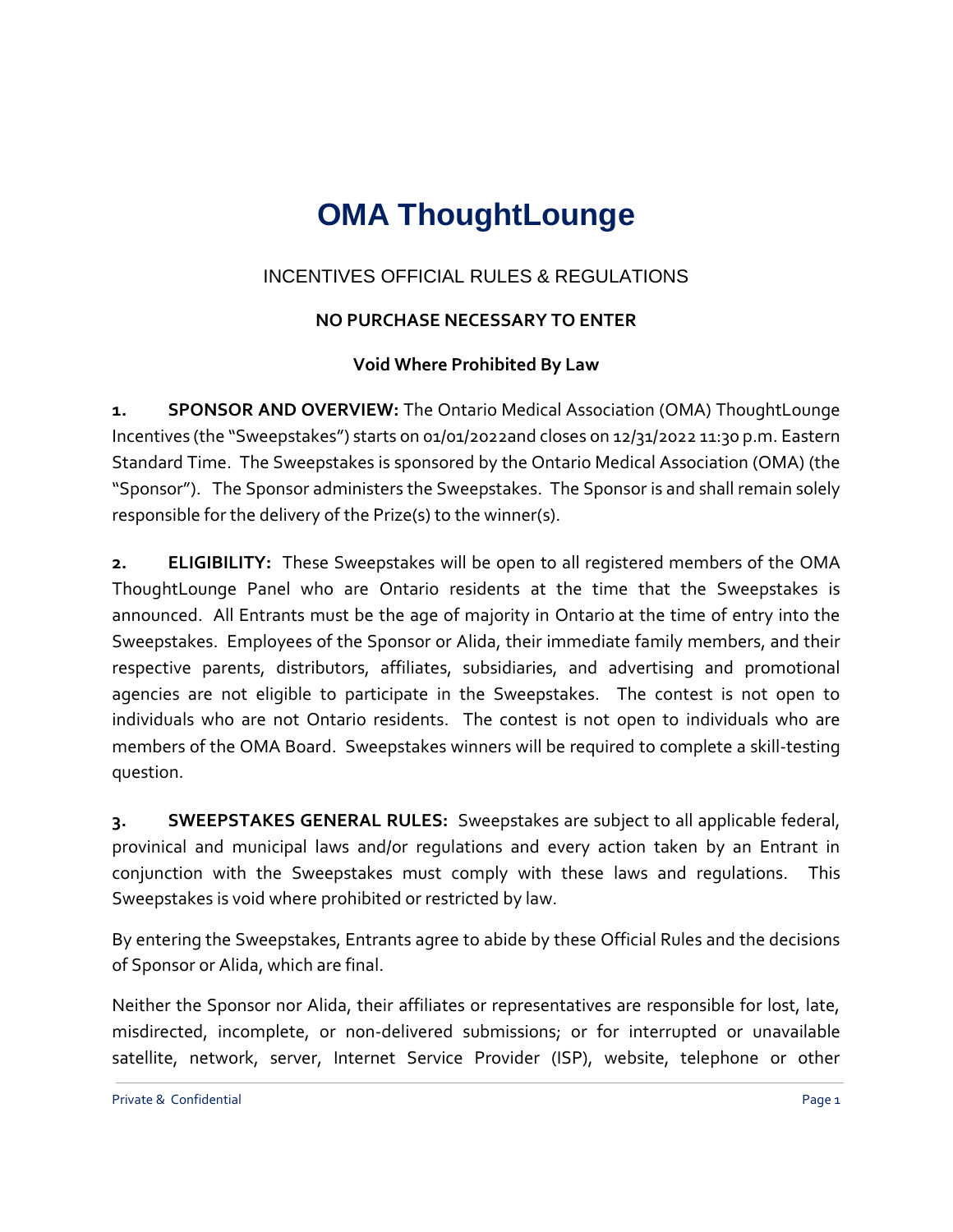connections, availability or accessibility, or miscommunications, or failed computer, satellite, telephone or cable transmissions, or lines, or technical failure or jumbled, corrupted, scrambled, delayed, or misdirected transmissions or computer hardware or software malfunctions, failures, or technical errors or difficulties, or other errors of any kind whether human, mechanical, electronic or network or the incorrect or inaccurate capture of entry or other information or the failure to capture, or loss of, any such information.

**4. PRIZES:** There are four random draws (the "Draws") in the Sweepstakes with two winners each Draw winning a prize consisting of One (1) Amazon gift card (approximate retail value of \$500.00 CAD per set of gift cards, each a "Prize"). The Prizes will be awarded quarterly on or about the last business day of May, June, September and December 2022 (the "Draw Dates") for a total of eight winners of 1 Amazon gift cards (8 gift cards in total) in 2022.

**5**. **HOW TO PARTICIPATE:** These Sweepstakes are offered electronically via the Internet. All Entrants who are active members of the OMA ThoughtLounge Community and who have completed at least one survey in that quarter are automatically entered into the Sweepstakes. A previous winner of a ThoughtLounge contest within 180 days preceding the start of this Contest (including persons designated by such winners to take ownership of prizes) is not eligible to enter.

All other Entrants may enter the Sweepstakes by following the link in the Entrant's invitation to the OMA ThoughtLounge website and completing the initial survey.

Entrants may also enter the Sweepstakes by legibly printing the Entrant's name, street address, city, province, postal code, telephone number and complete email address, on a 3 x 5 inch (or 7.5 x 12.5 cm) piece of paper and mailing it to Alida Communications Inc. OMA ThoughtLounge Panel Sweepstakes, c/o 176 Yonge Street, 6<sup>th</sup> Floor, Toronto, ON M5C 2L7. All entries become the exclusive property of Alida and will not be acknowledged or returned. Please note the URL address of the initial survey is necessary to identify the specific Sweepstakes being entered. Mail-in entries that do not include the URL address will not be valid.

**6. SWEEPSTAKES DRAW(S):** The draw will be held on each of the Draw Dates outlined above from all eligible entries recieved. Winners will be determined by random drawing from all eligible entrants. The odds of winning depends on the number of eligible entries received by Alida. The odds of an entry winning any Prize will be the same, whether the entry was automatically generated or made by alternate means of entry.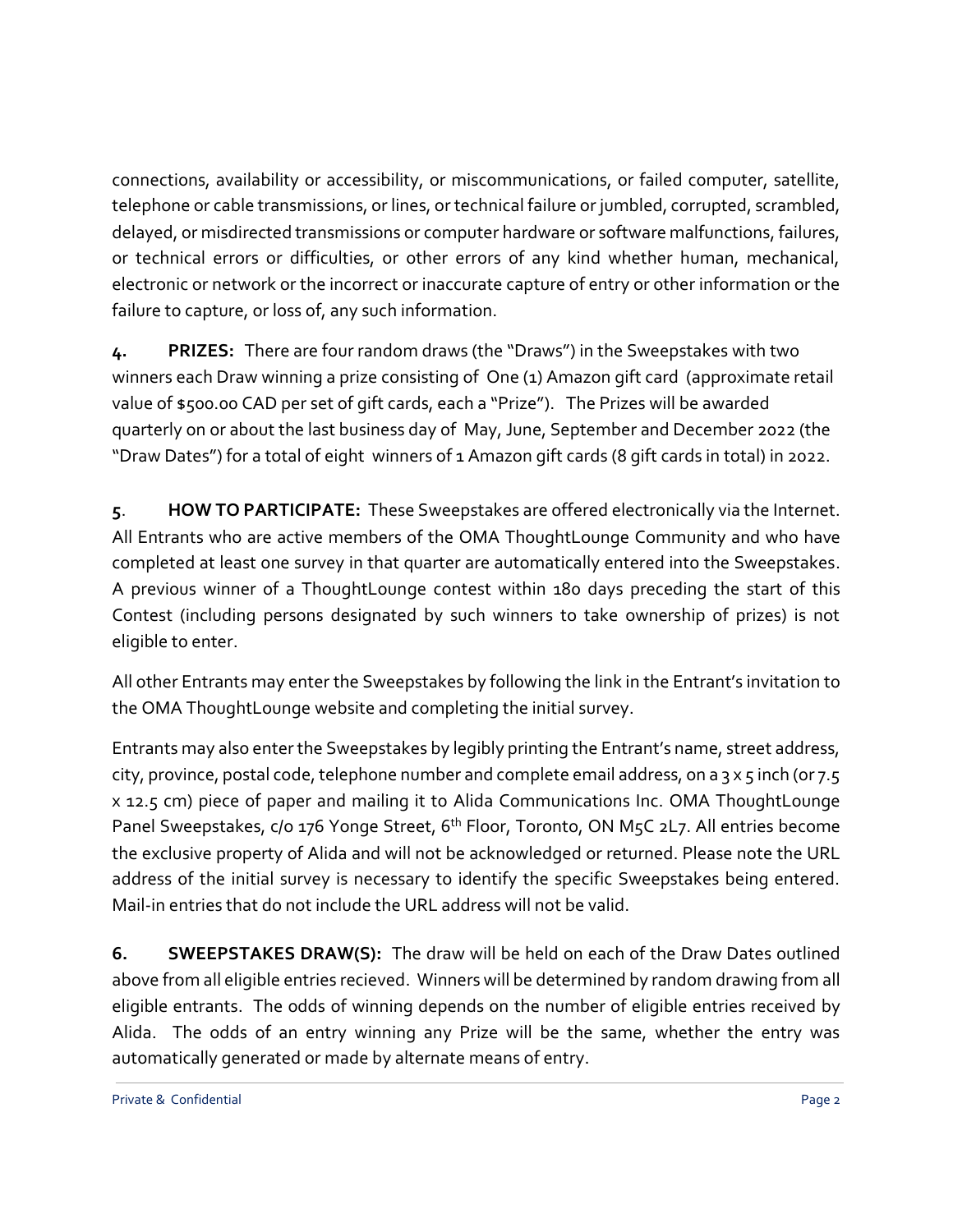**7. PRIZE AWARDING:** Winners will be notified by email within 15 days of the drawing. Each Prize must be accepted as awarded and no substitutions, transfers, conversions or assignments of Prizes will be allowed, unless at the discretion of the Sponsor which may substitute a Prize of comparable or greater value. The Sponsor is solely responsible for the delivery of the Prizes to the Prize winners.

No correspondence will be entered into except with selected Entrants at the email address listed on the OMA ThoughtLounge website. OMA will notify the winners by email within fifteen (15) days of the Draw Date. The winner will have two (2) calendar days from notification to accept the Prize by email. OMA is not responsible for and shall not be liable for late, lost, misdirected, or unsuccessful efforts to notify the winner. If a selected Entrant cannot be contacted within the allotted time, OMA reserves the right to void that entry and select another eligible Entrant for that Prize.

**8. WINNERS LIST:** The Prize Winner's name is published in OMA communications, including the subsequent ThoughtLounge Quarterly Newsletter. To obtain a copy of the previous year's winners list or a copy of these Official Rules, send your request to: Sr. Project Manager, Survey Insights, Economics, Research and Analytics, Ontario Medical Association, 150 Bloor Street West, Suite 900, Toronto, ON, M5S 3C1. Requests must be in writing and a selfaddressed stamped envelope must be enclosed with your request.

**9. DISQUALIFICATION:** Both the Sponsor and Alida reserve the right in their sole discretion to disqualify any Entrant from participating in the Sweepstakes for any reason at any time throughout the Sweepstakes, including, but not limited to, violating these Official Rules or tampering with or abusing any aspect of this Sweepstakes or the operation of the OMA ThoughtLounge Panel website or any other Alidahosted website. In the event any portion of this Sweepstakes is compromised by virus, bugs, non-authorized human intervention or other causes beyond the control of Sponsor or Alida, which in their opinion, corrupts or impairs the administration, security, fairness or proper entry into the Sweepstakes, Sponsor or Alida reserve the right, in their sole discretion, to suspend or terminate the Sweepstakes and to award Prize(s) to individuals selected at random from the pool of Entrants received up to the point of termination. In no event will more Prizes be awarded than those listed in these Official Rules.